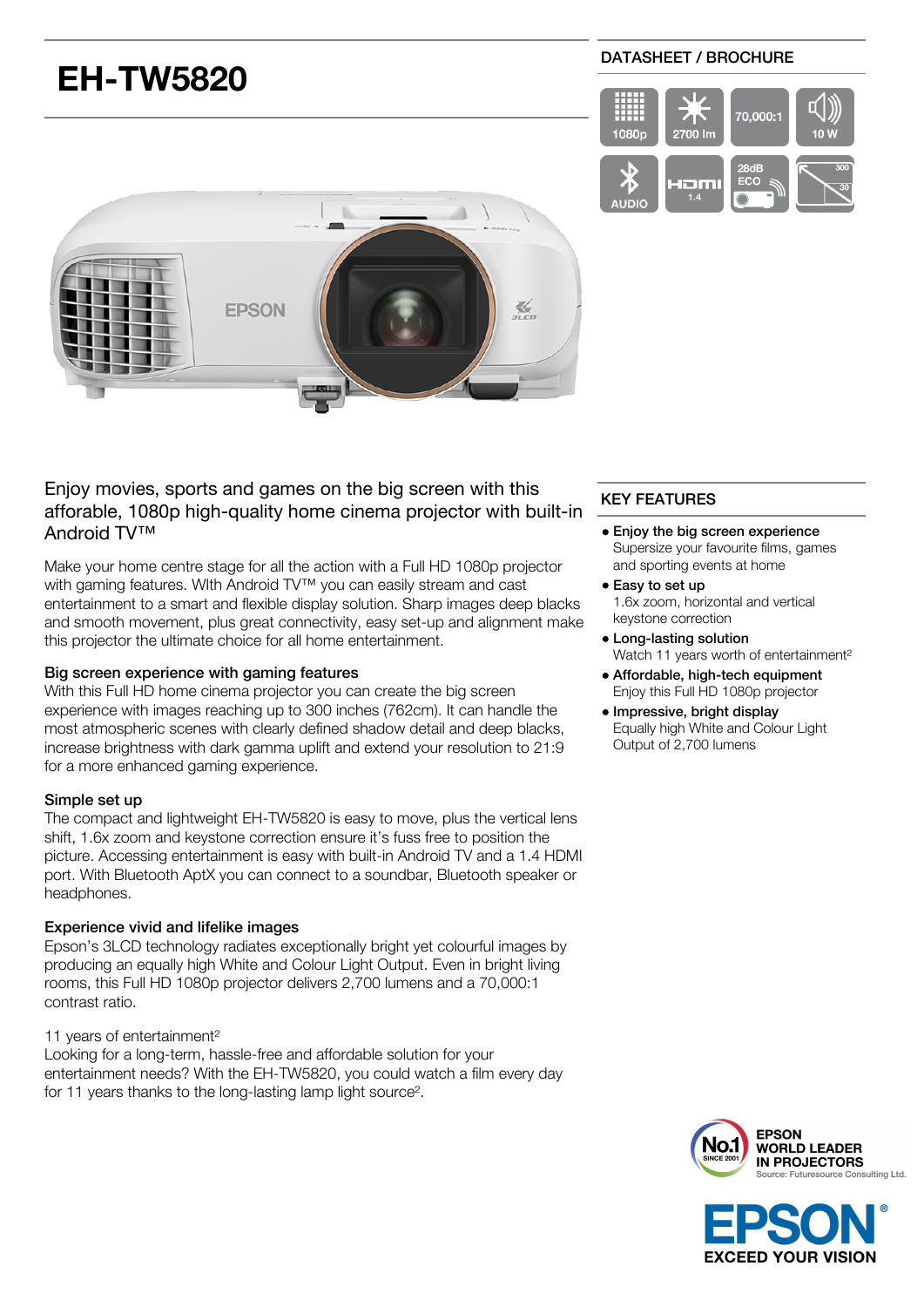#### **EH-TW5820**

## WHAT'S IN THE BOX

- Remote control incl. batteries
- Power cable
- User manual (CD)
- Warranty card
- Main unit